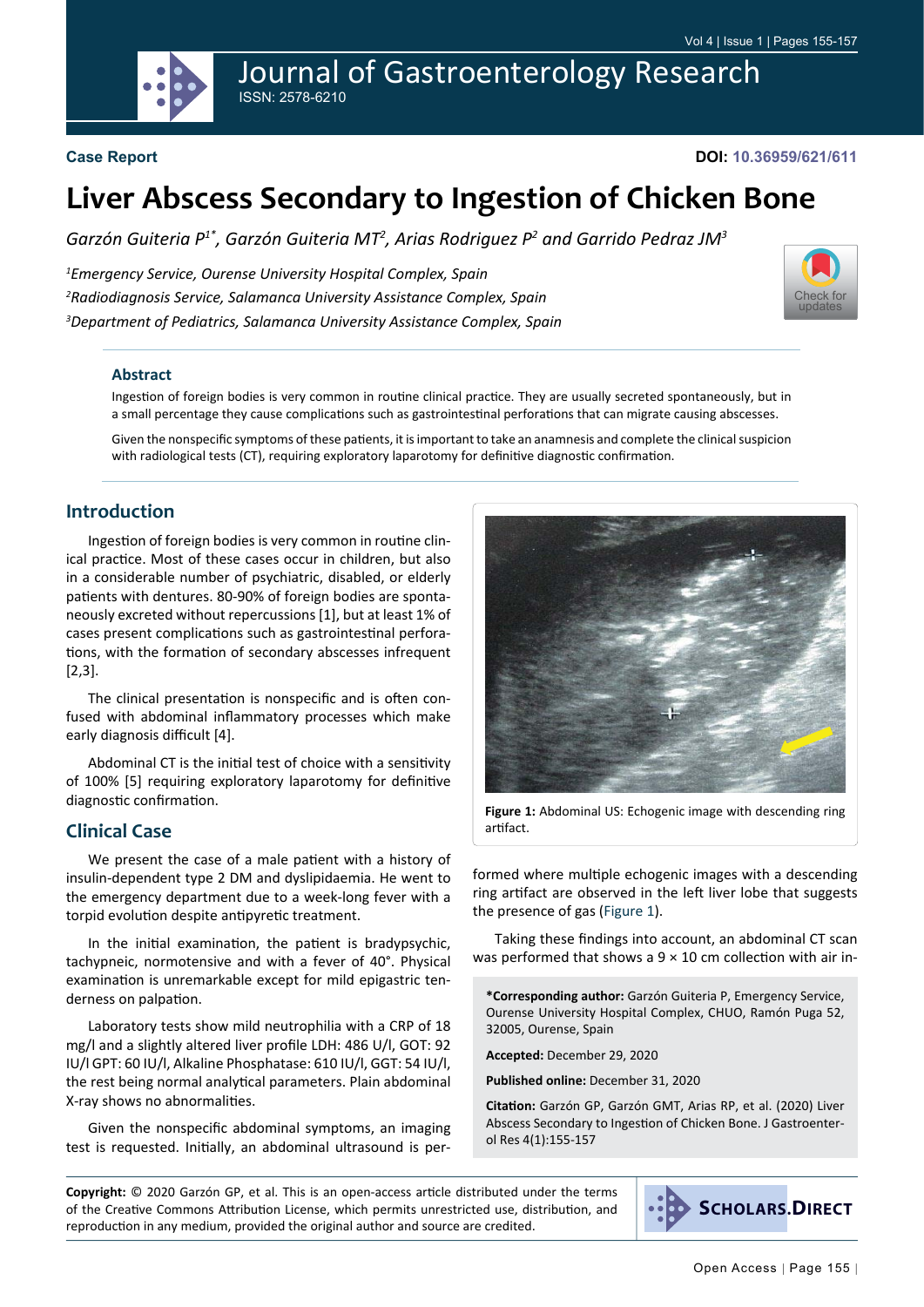**Citation:** Garzón GP, Garzón GMT, Arias RP, et al. (2020) Liver Abscess Secondary to Ingestion of Chicken Bone. J Gastroenterol Res 4(1):155- 157



#### **Figure 2:** (Axial CT no contrast).

<span id="page-1-2"></span>Ĩ

<span id="page-1-0"></span>Ī

Figure 3: (Axial CT with contrast): Hypodense focal lesion in the left liver lobe, with air bubbles in its interior compatible with liver abscess.



**Figure 4 and Figure 5:** (Axial CT no contrast). Control study with radiological worsening due to enlargement of the abscess.

<span id="page-1-1"></span>

**Figure 6:** CT image where a linear image of bone density is retrospectively observed after laparotomy identified as chicken bone that pierces through the pylorus.

side and peripheral enhancement that guides the diagnosis of liver abscess ([Figure 2](#page-1-2) and [Figure 3\)](#page-1-2).

Initial conservative treatment was decided with administration of broad spectrum penicillin (Piperacilin-Tazobactam) and metronidazole together with drainage with ultrasound control.

The evolution is torpid with progressive increase of the abscess despite treatment with drainage and antibiotic therapy ([Figure 4](#page-1-0) and [Figure 5](#page-1-0)), for which an exploratory laparotomy was decided with cleaning of the area, finding as an incidental finding a migrated chicken bone through a perforation produced at the level of the pylorus [\(Figure 6](#page-1-1) and [Figure 7](#page-2-0)).

## **Discussion**

The incidence of intestinal perforation due to foreign body ingestion is less than 1% [2,3]. Sometimes after perforation they can migrate to adjacent organs with the result of fistulization, abscess formation or sepsis.

These perforations are usually produced by fish bones, followed by chicken bones or various bone fragments, in addition to other objects such as toothbrushes, toothpicks or dentures [4].

Perforation tends to affect bowel segments with greater